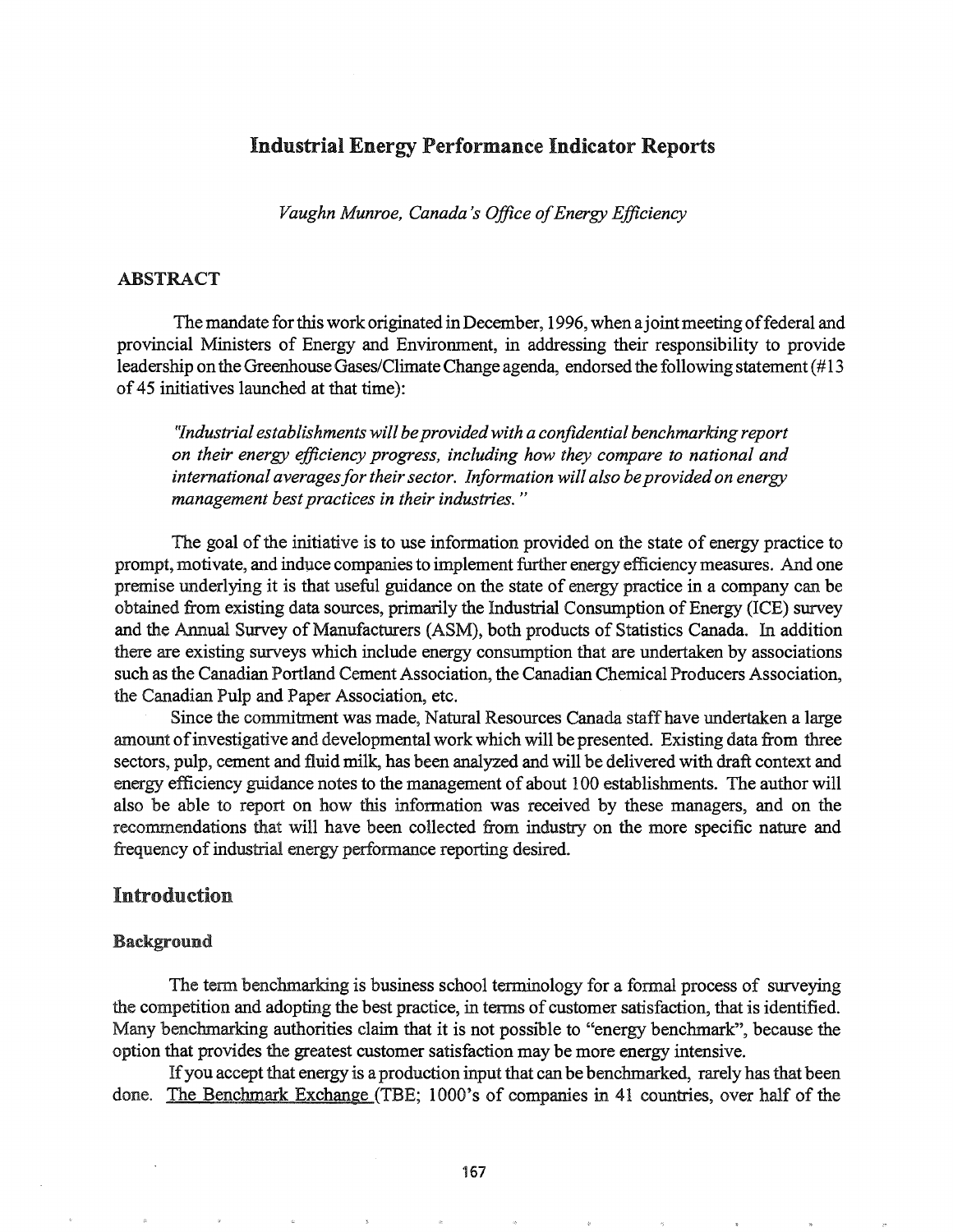Fortune 100 companies) lists 190 benchmarked topics, and energy is not among them.

A way ofthinking about benchmarking which I have adopted was presented in a paper from Michigan (ITI, 1996). In benchmarking, the business and process issues covered must be measurable and thus they are called "metrics", and the paper defines two types of metrics, "performance" and "practice". Performance metrics are unambiguous measures of "increasing" or "decreasing" performance. Thus, greater value-added per employee, lower scrap rates, etc. are performance metries and one knows whether increasing or decreasing values are better. Benchmarked metrics usually directly correlate with performance.

Practice metries are ambiguous, while higher values may be better in some situations, they may not be so in others. Thus "energy costs per \$100,000 in sales" is not always indicative of better or worse performance. That is, these practice metries are naturally interpreted in light ofother firms in the industry, specific manufacturing processes, or a particular business context. Each company can interpret its own benchmark measures based on its own special circumstances. Thus a low ranking for a practice metric may not concern management because of special circumstances known to them alone. Energy is, with rare exception, a practice metric.

Courtesy of earlier work done at the Canada's Office of Energy Efficiency (Saint-Pierre and Metivier, 1996), it was known going into this pilot project that the Canadian Standard Industrial Classification (CSIC) framework by which industries are grouped and compared has two significant characteristics which limit the exactness of comparative data from establishments within their respective codings.<sup>1</sup>

The first convention limiting the comparativity of data is that every industrial establishment is ascribed one CSIC code number which is that relating to the product of highest value produced at the establishment. This means that within one category, although the products are comparable, the degree of processing that occurs at the establishments may not be the same, and, further, that other products of lesser value may be produced there. Examples of this include pulp and paper operations which produce several types of pulp (TMP, kraft, etc) at one site, and establishments in the sugar and steel industries which may produce rather than purchase lime as an input to their processes..

The second convention is that the CSIC system was developed as a tool for trade monitoring and thus the classifications are those that are adequate for that purpose. This often mixes products which may have significant differences in their production energy requirements. An example of this would be CSIC 1011 - Meat and Meat Products Industry (Except Poultry) which combines the processing and lamb although each has inherently different processing and thus energy requirements.

These factors make this project one of exploration and guidance rather than a process of segregation and judgement. Also, given the survey fatigue of industry, NRCan has attempted, as a first step, to manipulate existing knowledge of industry in a way that can be of use to Canadian industry, and secondly, coincident with this initiative, to determine the degree of support for a more interactive, and doubtless more useful, energy "benchmarking" initiative.

A great deal can be learned from IBM's PROBE (Promoting Business Excellence) initiative which is being offered to Canadian businesses through a partnership effort with Industry Canada and the Alliance of Manufacturers and Exporters. It offers companies the opportunity to be benchmarked

<sup>&</sup>lt;sup>1</sup> The Canadian Standard Industrial Classification system is currently being phased out as the North American Industrial Classification System (NAICS) is adopted.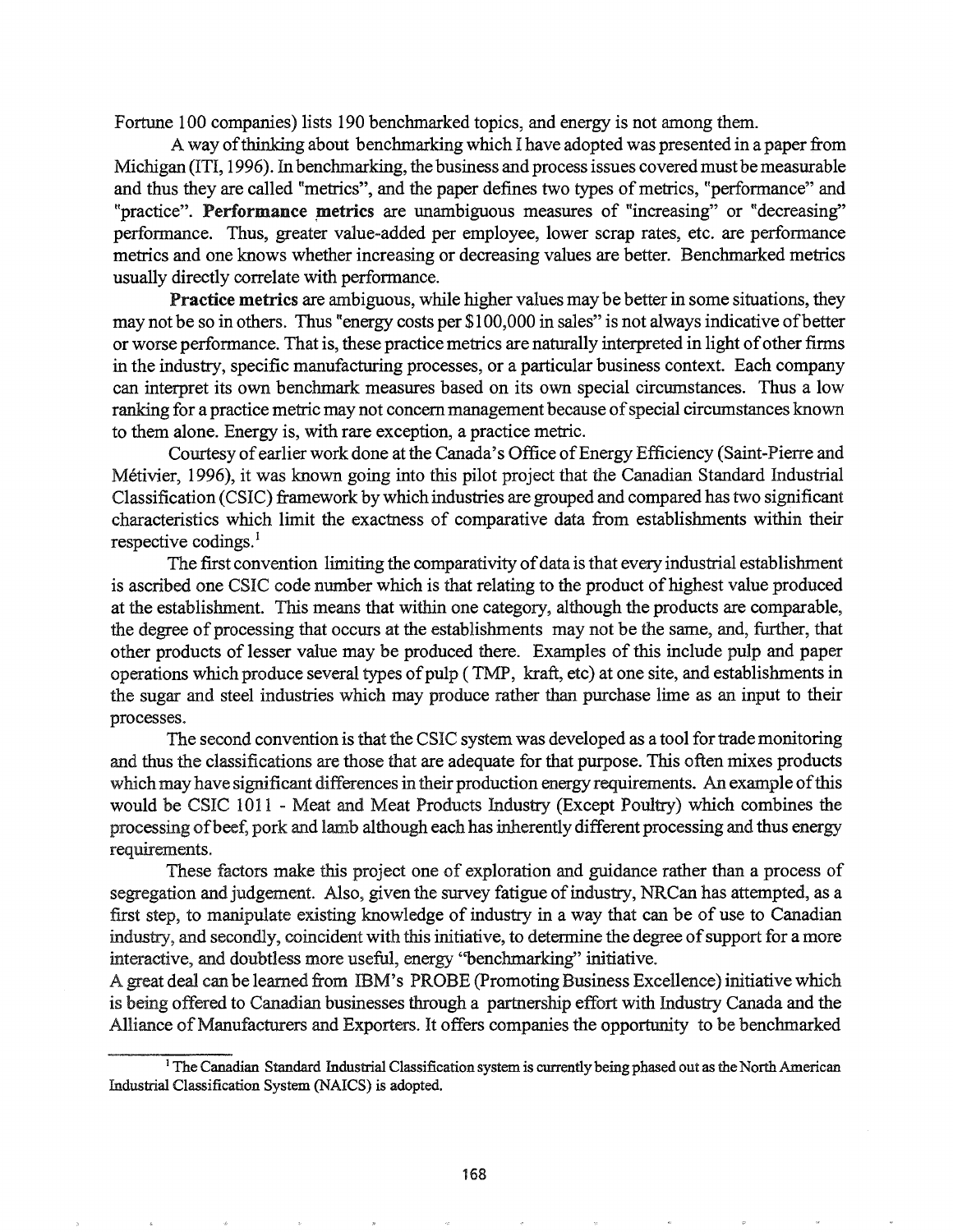against about 20 of the most comparable of 700 companies in an IBM databank. Major considerations identified by IBM in conducting this type of project were:

Companies have to be at an advanced state of management ability to benefit from benchmarking. The bottom 20-40% of companies in terms of management practices not only would not be interested in benchmarking, their management would feel threatened by an unsolicited assessment of their performance and they would make that known.

The "benchmarker" needs to know a great deal about the client company in order to make valid comparisons. Anything less than an on-site assessment and discussions with the implementers of the practices that are being assessed puts the efforts' credibility at risk.

#### Scope

In September, 1997, we solicited bids from consultants to assist us with a pilot project. Six proposals were received, and the successful bidder was a team consisting of Marbek Resource Consultants Ltd., Willis Engineering, and the Tellus Institute.

The purpose of the contract included to: 1) investigate and report on a methodology to prepare Industrial Energy Performance Indicator reports, which utilize the resources of Statistics Canada, Natural Resources Canada, CIEEDAC, and the CIPEC Task Forces and, 2) develop and deliver draft Industrial Energy Performance Indicator Reports for three Standard Industrial Classification (CSIC) code industrial groupings.<sup>2</sup> The candidate groupsrepresented: a homogeneous energy intensive industry, e.g. steel, cement; a heterogenous energy intensive industry, e.g. pulp & paper, mining; and, a CIPEC Tier II (less energy intensive) industry, e.g. textiles or the dairy sector.

The main steps of the project were viewed as being:

to develop the methodology (tactical steps) necessary to implement the initiative as understood by the participating parties;

to undertake an assessment of what had been done internationally that would aid in the development of this initiative. Best practice studies have been done for a variety of industrial sectors by such agencies as NRCan's Energy Technology Branch (the Industry Targeted Program) the World Energy Council, United Nations, various laboratories of the United States Department of Energy, the United Kingdom's Energy Technology Support Unit (ETSU) at Harwell, and agencies of the governments of France, Switzerland, Germany, Australia and New Zealand.

to meet with the three target Task Forces and related associations to obtain advice on matters of detail to facilitate the implementation of the initiative; and,

to prepare a draft correspondence array for each of the three sectors.

# Methodology

#### Selection of Pilot Sectors

As noted above, the objective of the study was to develop and test a methodology that is broadly applicable across most industry sectors. To test the approach, Canada's industrial facilities

<sup>&</sup>lt;sup>2</sup> CIEEDAC, the Canadian Industrial Energy End-Use Data Analysis Centre, was created in 1993 at Simon Fraser University in British Columbia andCIPEC, the Canadian Industry Program for Energy Conservation, is a joint industry- government initiative dating back to 1975.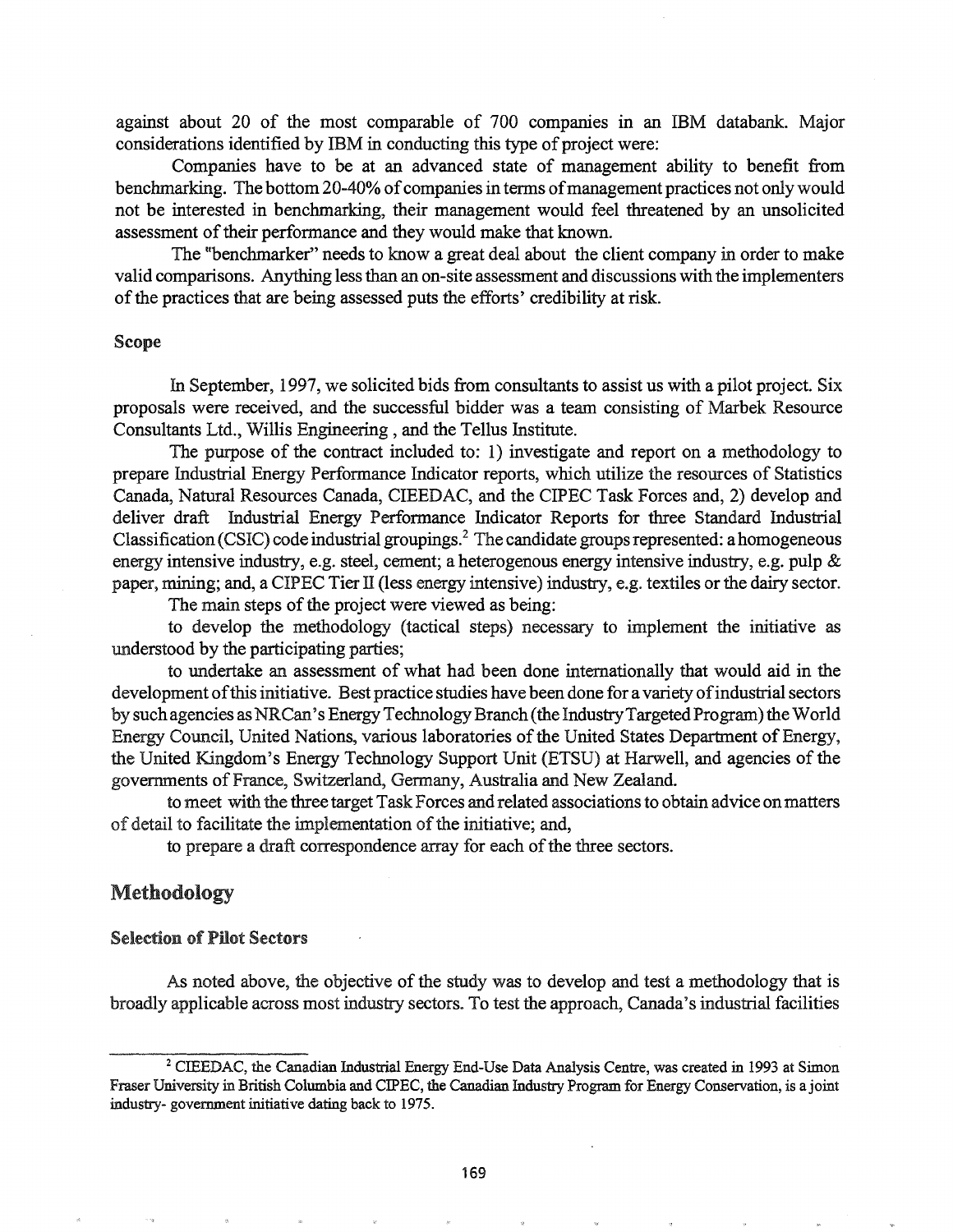were organized into three groupings having the following characteristics:

- Group 1 - Homogeneous product, energy intensive
- Group 2 - Heterogeneous products, energy intensive
- Group 3 - CIPEC Tier 2 (less energy intensive).

Follow:ing discussions between NRCan and the consultant, the following pilot sectors were selected:

- Group 1 - Cement
- Group 2 - Pulp
- Group 3 - One of Dairy Products or Auto Parts

It was recognized that Group 3 types of industry provided a much wider scope and variability in conditions than experienced in the Group 1and 2 industries. Consequently, it was agreed that the initial situation assessment activities would include both Group 3 candidates and that a recommendation as to which one to proceed with for the purposes of the initial study would be made at the conclusion of the background work. It should also be noted that selection of the Group 3 pilot industry sectors also required an assessment of whether the 3-digit or 4-digit SIC level was more appropriate. After review of the extent of product diversity at the 3-digit level, it was decided to proceed at the 4-digit SIC level. That is, the range of product diversity, and consequently plant and energy use diversity, found at the 3-digit level was felt to be too great to generate meaningful benchmark data suitable for plant-specific comparisons.

Following selection of the pilot sectors, the remainder of the project was organized into two further phases: A Situation Assessment; and, Methodology Development and Testing.

#### Situation Assessment

The Situation Assessment focussed on three streams of investigation. These were:

Canadian and International Review. There are a range of potentially complementary initiatives underway in Canada, the US and Europe that involve some form of energy indicators. Consequently, a review of these initiatives was carried out in order to seek possible "lessons learned" for application to this study. This review included both a literature search and discussions with personnel involved in these initiatives..

An Industry Needs Assessment. It was recognized from the study's outset that the benchmark indicators must provide information to industrial firms that is not only accurate and informative but also is presented in a concise fonnat that will effectively promote industrial energy efficiency investments. Consequently, the situation assessment included personal interviews with a sample of the companies and their industry associations. The objectives were to establish industry's willingness to participate in an energy performance benchmarking process, to define the prerequisite ''benchmark indicator data characteristics" that would promote industry's active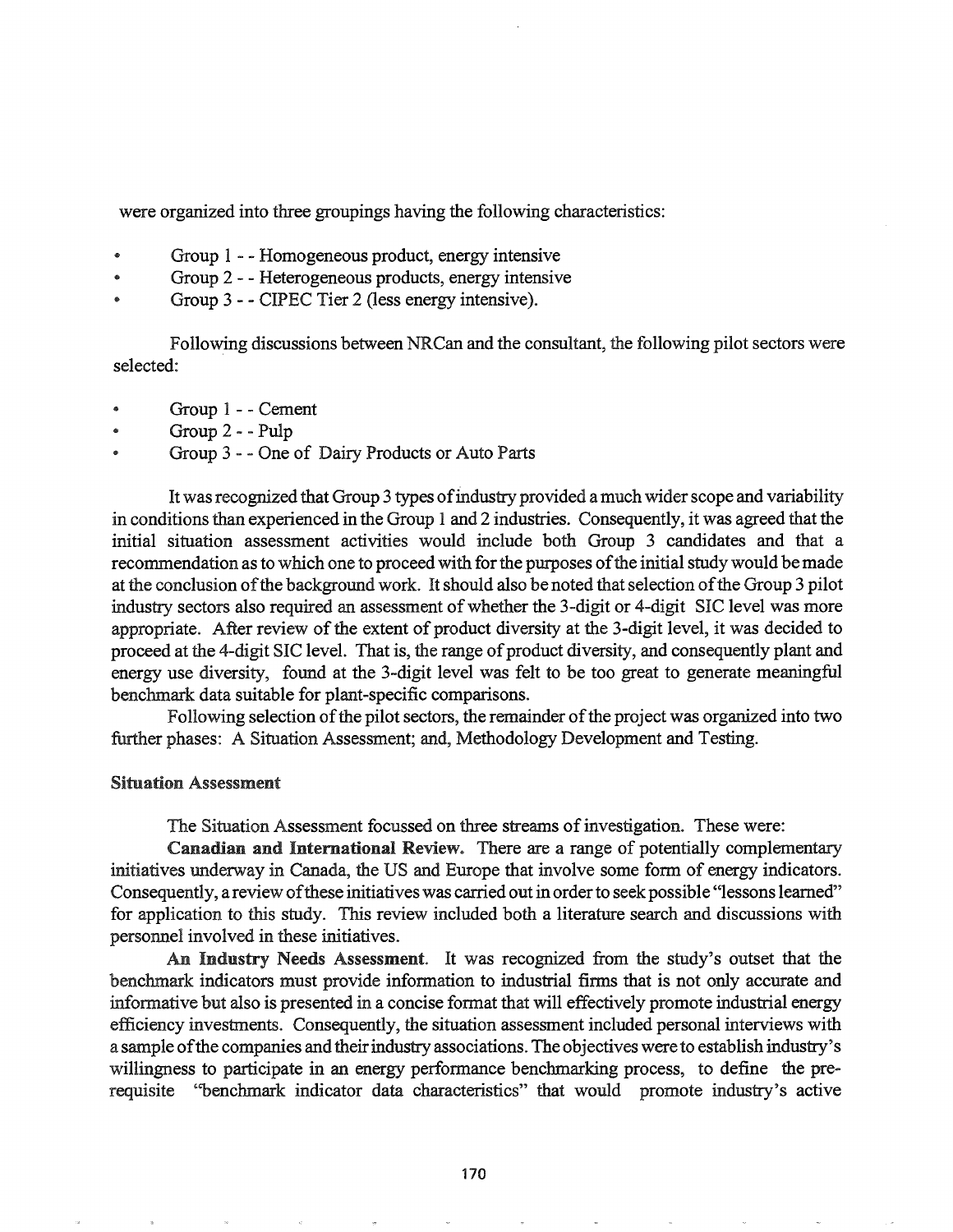participation and, to identify existing industry data sources suitable for the project.

Review of Statistics Canada ICE and ASM data. As noted in the introduction, it was recognized from the project's outset that Statistics Canada's (STC) existing ICE and ASM surveys, as well as existing industry association data, represented important potential data sources. Simply stated, ICE data could provide the numerator (energy) data and ASM could provide the denominator (output) data. Both of these data sets have been used extensively in the past by CIEEDAC for the production of sector specific energy intensity indicators for Canadian industry. However, these previous efforts have not included the generation of comparative, establishment-specific energy perfonnance data nor has the format been defined for benchmarking purposes. Therefore, an assessment of the compatibility of these data sources and procedures with the demands of this project's objectives represented the second key stream of investigation.

### Methodology Development and Testing

The Methodology Development and Testing also consisted of three principal areas of work. Development of Draft Methodology. For each pilot sector, a proposed approach to data collection, report format and audience testing was developed and discussed with the targeted sector representatives.

Production of Prototype Reports. Sample Industrial Energy Performance Indicator Reports (IEPIR) were produced for each pilot sector.

Target Audience Testing: To further test the applicability of the Energy Perfonnance Indicator Reports, the project team distributed the draft reports to a wide sample of personnel within each of the pilot industry associations as well as individual plants. In each case, copies of the draft IEPIR reports were provided to the industry personnel and brief, structured interview were held. The interviews sought industry specialists' views on three areas: the usefulness of the reports; suggestions for improving the content or format of the reports; and, the level of effort that each would be willing to contribute to data collection required to produce the reports.

### Results

#### Review of relevant international benchmarking and indicator work

While there has been a significant amount of benchmarking and indicator work undertaken, not all of it is relevant to this initiative. In examining the experience to date, particular emphasis was given to initiatives that had the following five characteristics: deal with energy indicators in the industrial sector; deal with indicators at the level of individual companies or facilities (micro-level) as opposed to sector-wide (macro-level) work such as the "Energy Intensity" and "Energy Efficiency Trends" work of the policy groups in NRCan and CIPEC reports; deal with indicators of energy efficiency performance as opposed to practice (i.e. results as opposed to engineering processes, equipment or procedures); involve actual benchmarking or indicator exercises as opposed to studies such as DSM potential studies; is accessible (i.e. the information is not confidential or restricted).

A total of ten initiatives were reviewed. Based on the above criteria, four were selected for more detailed study. The remaining initiatives also grapple with related data quality, format etc. issues but are less relevant overall.

The initiatives that are most directly relevant to this study include plant-level performance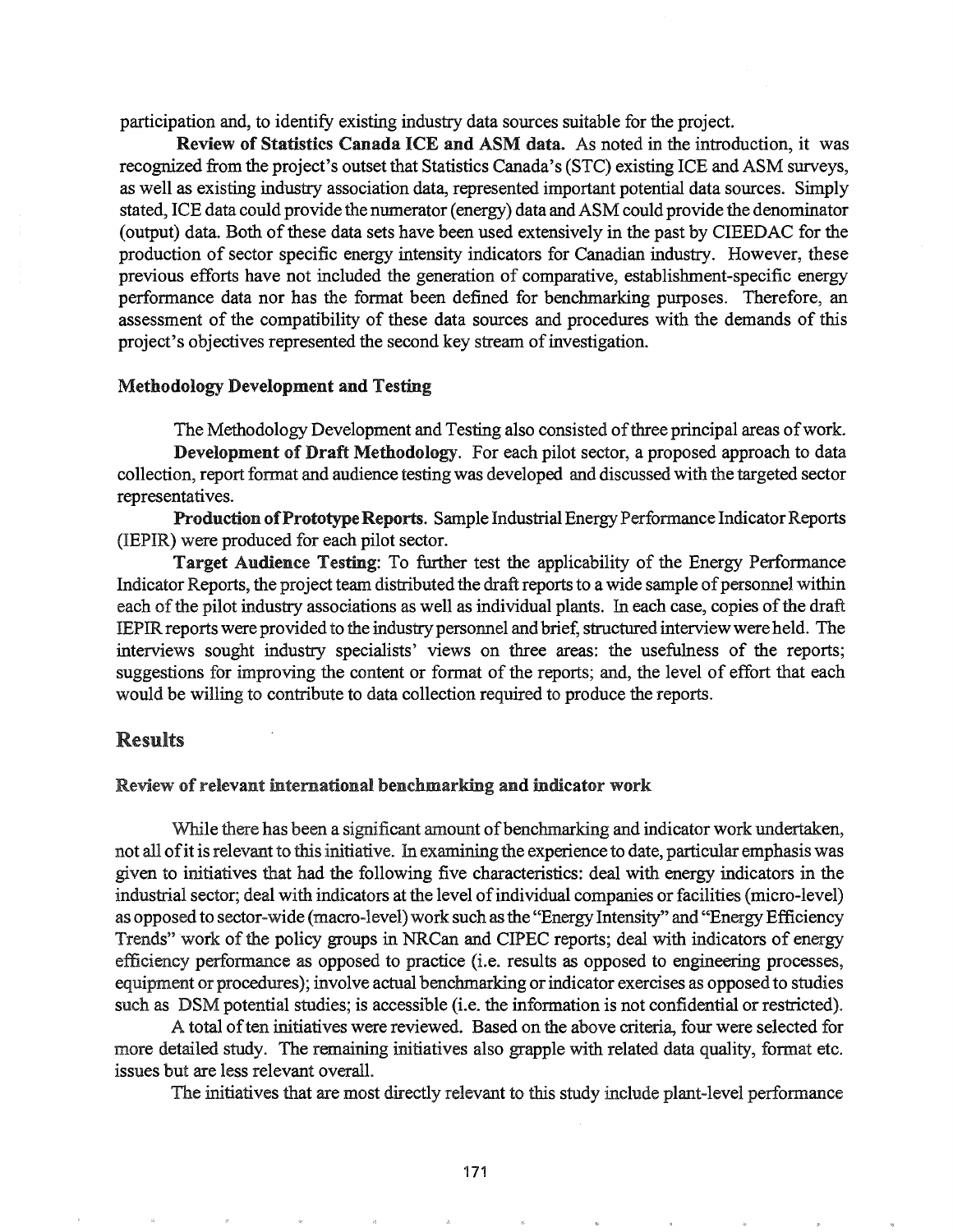measurement combined with a broader facility/sector perfonnance comparison. They are: Performance Benchmarking Service - Industrial Technology Institute; Energy Efficiency Best Practice Programme - Energy Technology Support Unit (ETSU); Industrial Technology and Energy Management - University City Science Center; and, Environmental Profile Data Sheet - CPPA and TerraChoice.

Of these four programs, the ETSU project in Britain is the closest to the concept identified for this project. Feedback provided by ETSU personnel indicated that the program has been well received by industry. Materials and sample reports from the ETSU were acquired by the consultants and those sample reports provided a good model for the draft sector reports produced by this project.

The CPPA and TerraChoice Environmental Profile and Verification Program also offers another industry potential approach which is both financially self-supporting and is endorsed by the industry. This program's approach is particularly interesting from the micro, or facility, level in that a standardized data collection methodology has been developed by the industry. This methodology provides a detailed facility level output defined on the basis of specific products and could be readily applied to both energy and environmental performance benchmarking. However, approaches such as this are more applicable to the detailed and interactive procedures envisioned under the potential phase two of this pilot project.

The review of related initiatives also provided insight into choice of metrics as well as alternative means of presenting the industry benchmark. More specifically:

Metric: All recognize the desirability of physical units. However, they also emphasize flexibility and the need to express the metries in terms that are familiar and meaningful to the industry in question.

Benchmarking Approach: As noted previously, the assumption for this project is that individual facilities will be able to compare their performance to an industry average and performance range for comparable facilities. However, several other options were also witnessed or recognized as warranting consideration. These include a comparison of: site performance against the "Best Practice" within its group of association members, where Best Practice is defined as the "Best" performer in a group or, alternately, the top quartile; site performance against the "Best Practice" within comparable facilities in Canada or throughout North America; and, site performance against a theoretical "engineering Best Practice"

### Assessment of Industry Interest and Preferences

The industry assessment led to a number of important conclusions related to the design and implementation of the project. These include the following:

There is need to approach each sector in a "customized" manner. There are too many variations among the sectors (needs, interest, data availability, organizational structure and resources etc.) to rely on one "standardized" approach e.g., choice of metrics, data sources etc. Where available, the existing industry associations provide an essential point of entry and coordination.

Within any given industry there is a wide range of views and level of understanding as well as commitment to the energy performance benchmarking concept. This emphasizes not only the need for the involvement of the industry association but also the need to engage the support of a recognized "energy champion" within each. In many cases, this person is likely to be involved with their industry's CIPEC task force..

In general, interest in energybenchmarking isrelativelyhigh among the energyintensiveTier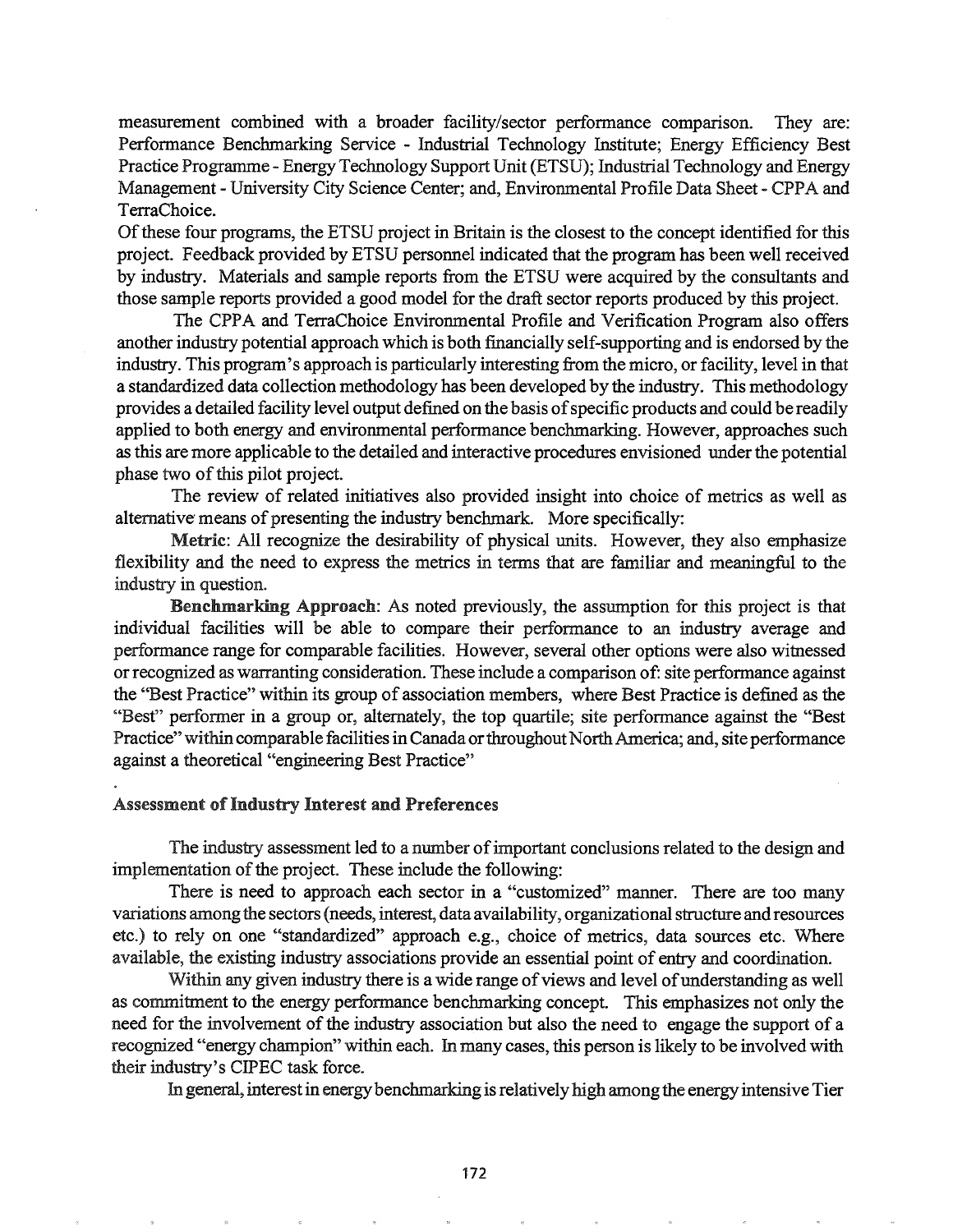1 industries. However, due in large part to the energy intensive nature ofthese industries and their involvement with programs such as CIPEC, these Tier 1 industries already have access to a variety ofenergy efficiency information, particularly at the macro level. For example, the cement and pulp industries both have existing initiatives (data collection, member reporting etc.,) that could be used as a basis for energy perfonnance reports. The bigger challenge in these industries maybe to develop the approach and reports in a format that they recognize as providing "value- added". Similarly, the perceived benchmarking needs and, hence interest, among these industries tends to be at the more detailed level (i.e., at the process level)

For facility level energy benchmarking applications in the pilot Tier 1 industries, a preference was indicated for use of their own industry association generated data. Moreover, given the objectives ofthis project, the data reporting conventions and practices employed by the association should be employed in the benchmarking application (e.g., use of lower or higher heating values for fuel inputs, use of primary or secondary energy values for electricity etc.). Depending on the presentation format, some brief explanation of the differences from STC data may be required.

The Tier II industries (dairy or auto parts) present a totally different set of challenges than the large Tier 1 industries. Energy costs are relatively small in percentage terms (e.g., about 1%, or less) and consequently interest in energy benchmarking commands less priority than in the Tier 1 industries. Nonetheless, energy costs in absolute tenns, or as percentage of annual profits, can be significant. However, in general, these industries have not assigned the same level of priority to energy as in the Tier 1 industries and, consequently, the availability of data and related supportive resources is also much less. Moreover, the number of facilities included within each of the pilot Tier II industries is greater than in either of the pilot Tier 1 industries which presents further challenges to this project.

#### Re: Statistics Canada Data

Two Statistics Canada (STC) surveys are of particular relevance to this project: ICE (Industrial Consumption of Energy) and ASM (Annual Survey of Manufacturers). The facility coverage, level of data disaggregation and data availability (timing) provided by these surveys were compared both with the preferences noted in the industry assessment and with the lessons learned from the review of related initiatives. The conclusions reached differ for each of the pilot sectors.

Cement: This industry, through its association, the CPCA (Canadian Portland Cement Association), collects annual energy and production data for all 18 plants that is suitable for this project. These data differ somewhat from the data provided to, and reported by, Statistics Canada, due in large part to differences in reporting conventions as well as levels of disaggregation. (Both sets of data are reported in the most recent CIPEC annual reports). The CPCA and ICE energy consumption data are available within the same time frame; however, the CPCA production data are available approximately 6 to 12 months in advance ofthe ASM data. Given the promotional purpose of this initiative and the stated preferences of the industry, direct access and use of the CPCA data appears to offer the best data alternative.

Pulp: This industry, through its association, the CPPA (Canadian Pulp and Paper Association), collects annual energy and production data for 40 of its 42 members that is suitable for this project. These same data are also currently provided to STC's ICE survey. However, to date, the ICE survey has not used the production data provided, as this is the focus of the ASM survey. In this case, extended use of the CPPA data currently provided to the ICE survey appears to offer the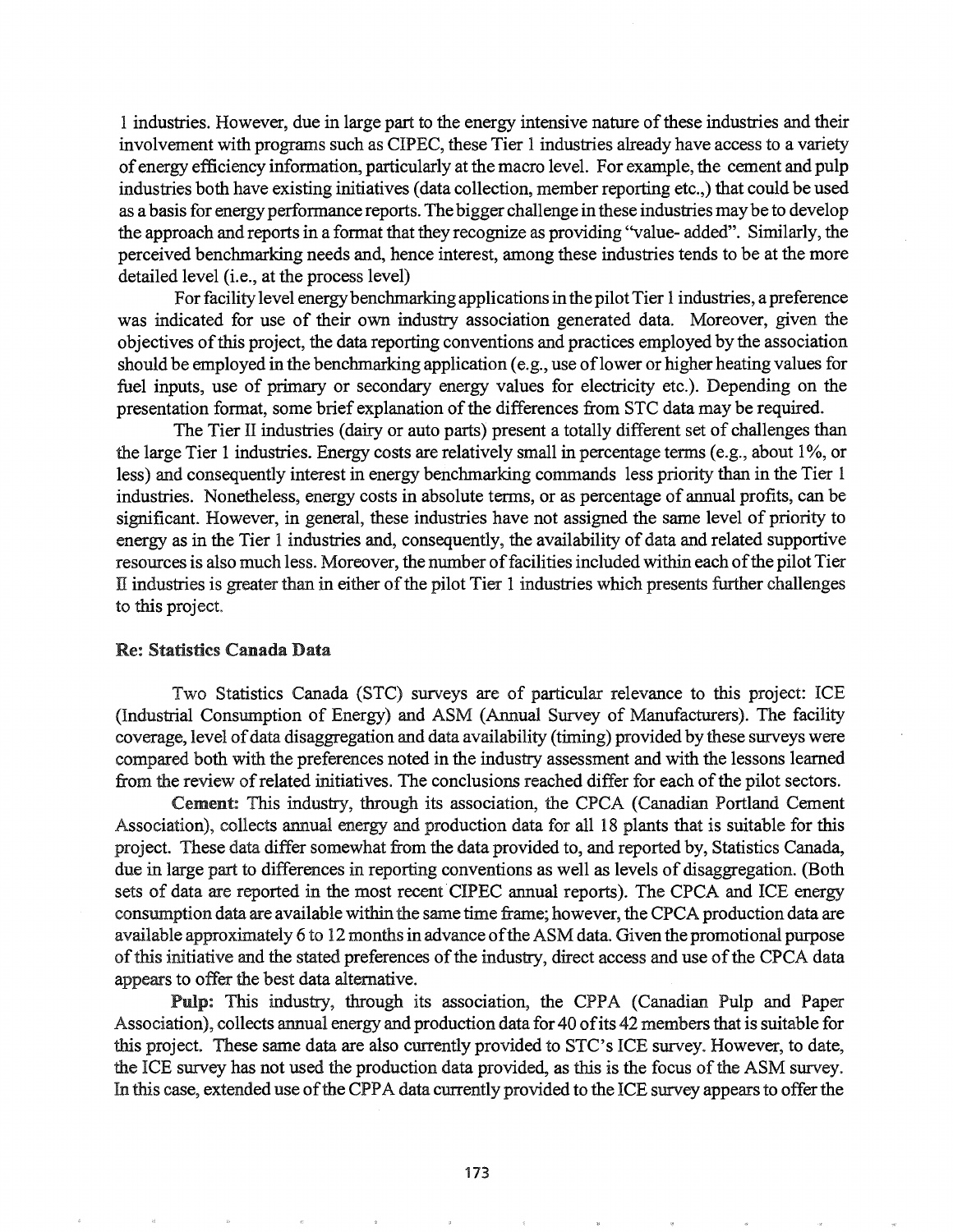best data alternative.

Dairy Products and Auto Parts: These industries include a greater number of facilities than in either of the above industries. At the 4-digit SIC level, STC coverage of these industries varies widely from survey level coverage to full census level in one case. ICE coverage is smallest for the Dairy Products (both 1041 and 1049) and largest for the selected sub sectors of the Auto Parts industry. The same general coverage patterns are also applicable to the ASM survey, although overall coverage is much greater than the ICE survey.

As noted above, neither industry group currently has any association level energy consumption or production data collection method in place. The conditions encountered by these industry groups are broadly similar to those for most Tier II industries. In either of these cases, reliance on STC data sets appears to offer the best data alternative.

# Conclusions

Based on the pilot project experience to date, the following conclusions are presented:

There is need to approach each sector in a "customized" manner. There are too many variations among the sectors(needs, interest, data availability, organizationalstructure and resources etc.) to rely on one "standardized" approach e.g., choice of metrics, data sources etc. Where available, the existing industry associations provide an essential point of entry and coordination.

Preferred data sources and collection methods depend on the sector, its current priority vis-avis energy use, its existing data collection procedures, if any, the strength and focus of its industry association membership (i.e., does membership overlap with relatively homogeneous product manufacture grouping).

For cement and pulp industries, energy and production data collection procedures represent the best starting point.

For Tier 2, such as Dairy Products, the ASM data provided good coverage of the facilities. Energy and production data, in both physical units and dollars, were available for the facilities (It should be noted that four of the company surveys reported combined results for all of their facilities when they occurred within a single province. This distorts facility size and number data, but otherwise does not seriously effect the data results). The continued inclusion of physical units in the survey is under review by Statistics Canada on a case-by-case basis. It should be noted that to change this practice would negate the value of the survey data for benchmarking purposes.

As noted previously, the most significant challenge experienced in working with the Statistics Canada data for the purposes of facility benchmarking was the inclusion of significant differences in facility type, and hence, processes. For example, the fluid milk facilities included in the pilot phase assessment appear to include three broad categories of equipment usage: fluid milk transfer and storage; fluid milk pasteurization; and, powdered milk production. The relative presence of these types of equipment/processes within any given facility is highly influential on the facility's resulting energy performance indicator. (Note: further follow-up on this issue is currently under investigation with Statistics Canada).

Statistics Canada was well set up to deal with data requests such as those needed to produce the benchmarking reports. Statistic Canada's manufacturing unit is well set up to deal with commercial data requests such as this. In fact, given that it is main frame data must be manipulated,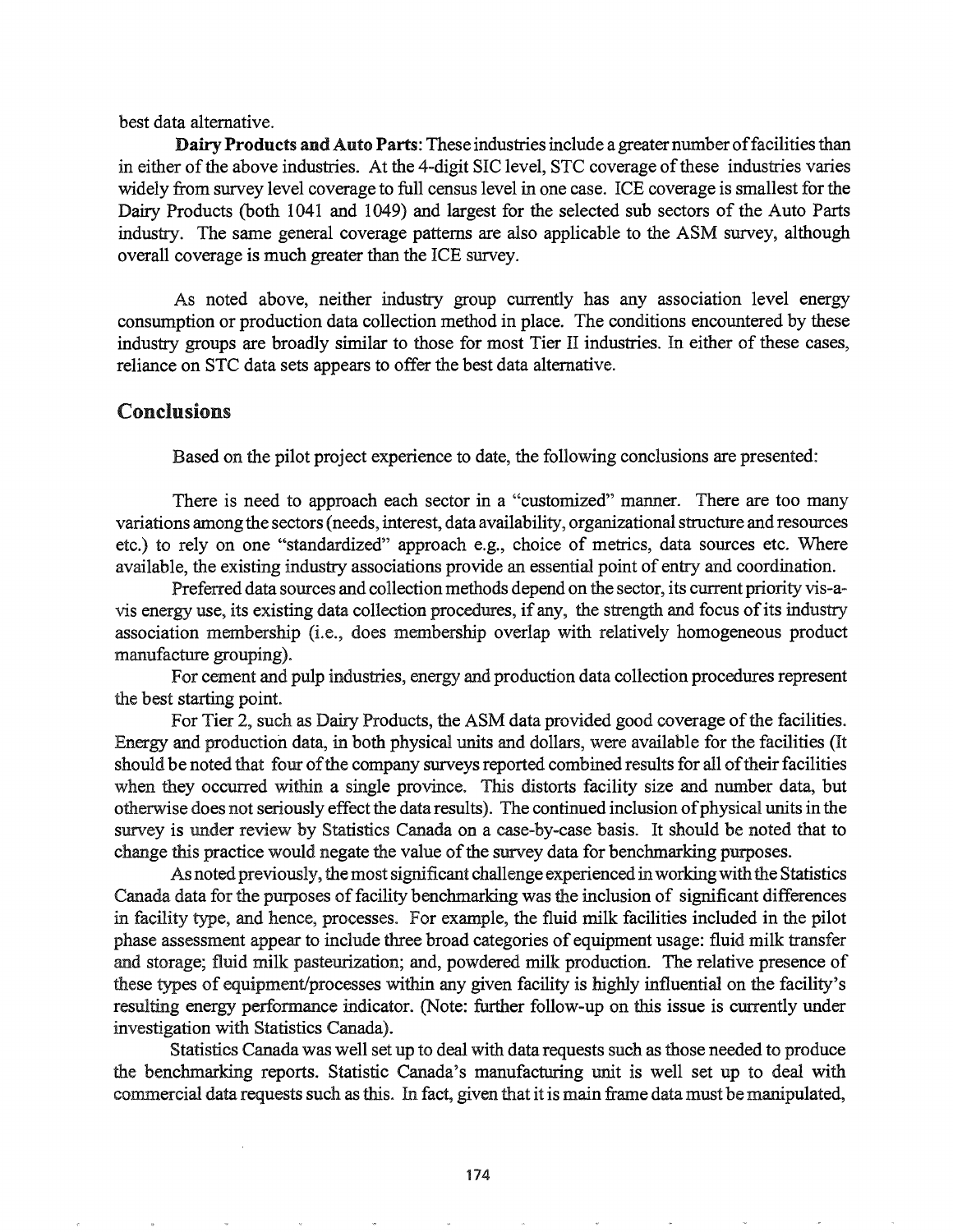the only reasonable approach is to work directly through this unit. Service was inexpensive, and relatively timely. Although it took more than 2 months to progress this request, the delay was largely due to summer vacation schedules. Under normal circumstances, it appears that a lapse time of about 3 to 4 weeks from the initial Statistics Canada meeting and submission of a detailed data request specification to production of energy performance indicators should be adequate

The review of related initiatives also provided insight into choice of metrics as well as alternative means of presenting the industry benchmark. More specifically:

Metric: All recognize the desirability of physical units. However, all also emphasize flexibility and the need to express the metrics in terms that are familiar and meaningful to the industry in question.

Benchmarking Approach: The preferred approach is to provide indicators that facilitate a comparison of facility performance to an industry mean and a "Best Practice", where Best Practice is defined as the top quartile.

As of the closing date for this paper (April 30, 1999), the three task force chairs associated with the pilot sectors are working with NRCan staff and the project consultants to fully explain the value and implications of this project to their special interest association executives and directors, and to bring these bodies to a position where they will commission a staffer or consultant to undertake the necessary work to prepare, for joint release by government and the organization, sectoral energy performance reports.

# References

- Bradley, M.J., 1999, Why would Pulp and Paper Makers Consider Integrating Life Cycle Assessment into Their Businesses, *Preprints Book A, Pulp and Paper Technical Association ofCanada* 1999 *Annual General Meeting.*
- Boustead,1. and Chaffee, C~, 1998. Life Cycle Assessments and Eco-indices. In the *Newsletter of the International Council on Metals and the Environment,* Vol.6, No.4.
- Energy Technology Support Unit, 1997. *Cutting energy costs in the soft drinks industry,* Energy Consumption Guide 65, Harwell, UK.
- Industrial Technology Institute, June 1996. EEM Benchmarking Measures Report for the Metal Fabrication Industry, prepared by the staff of the Energy, Environment, and Manufacturing Technology Reinvestment Project, Ann Arbor, MI.
- Karbuz, S., 1998. "Achieving accurate international comparisons of manufacturing energy use data"9 In *Energy Policy,* Vol.26, No. 12, pp.973-079
- Levine, M., Martin, N., and Price, L. et al, 1997, Efficient Use of Energy Utilizing High Technology: An Assessment of Energy Use in Industry and Buildings - Summary of Findings, Lawrence Berkeley National Laboratory Energy Analysis Program, downloadable from http://eande.lbl.gov/EAP/WEC/wec.html. Summary Report of the World Energy Council study entitled "Energy Efficiency Utilizing High Technology"